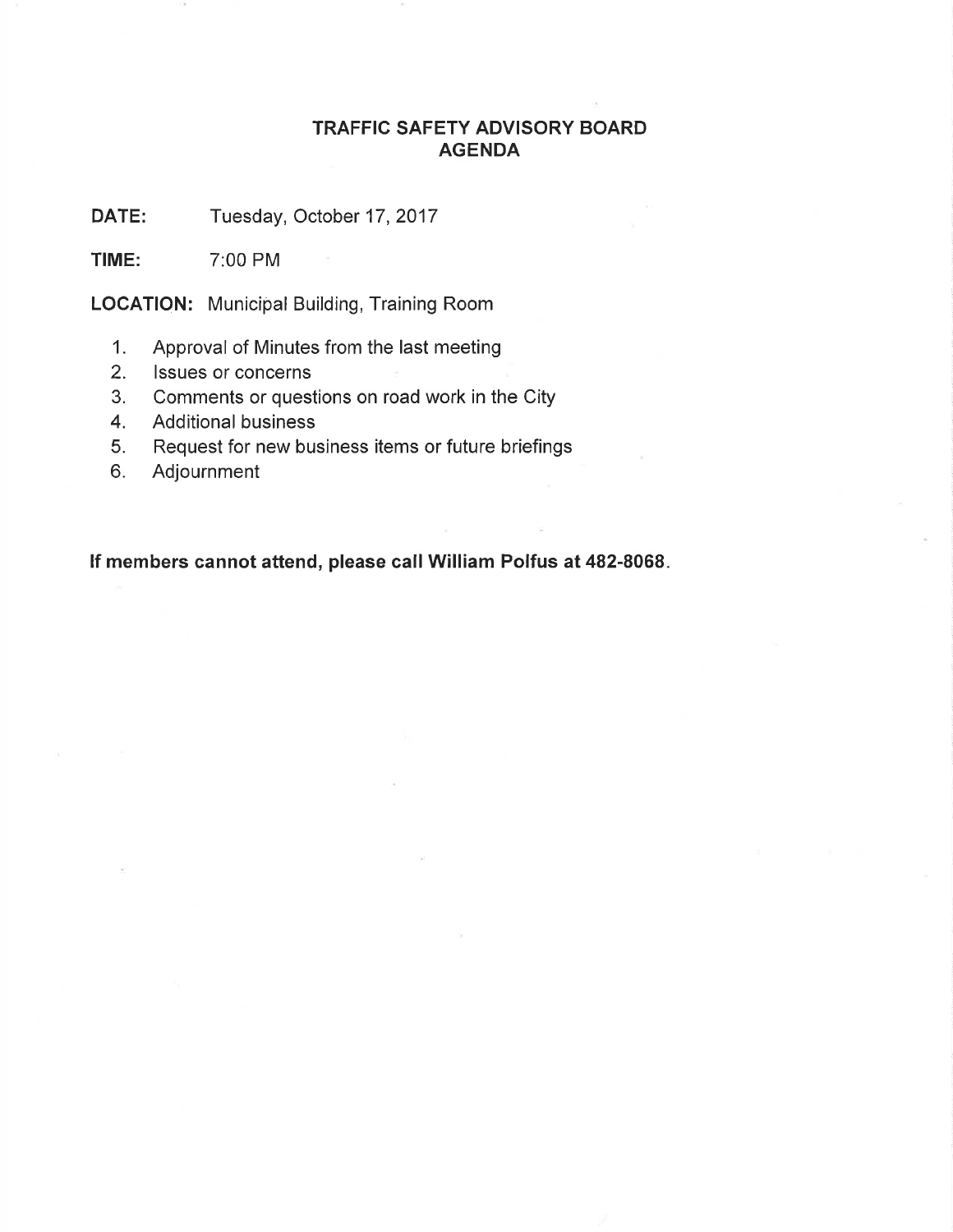UNAPPROVED ED TRAFFIC AND SAFETY ADVISORY BOARD

# August 15, 2017<br>Meeting Minutes

The August meeting of the TSAB was held at 7 PM on Tuesday, August 15,2017, in the training room of the municipal building (room 104). Meeting was called to order at 706 PM

Present were:

William Polfus, Jane Shelton, Jana Humphrey, Hannah Oran, Melissa McMahan, Marty Adler-Jansy, llona Kazocha, Andrew Howe, Halfen Hoyt

#### Absent was:

Roger Flynn

Visitor: Ellen Smith, City Councilman

- 1. Minutes from the July 18, 2017 meeting were approved unanimously.
- 2. lssues or concerns

Discussion regarding potholes in and around the city; Lafayette, Michigan, New York streets. Newridge and West Outer, one layer of pavement off that was mentioned.

Questions for Roger regarding timing for pothole repair; at least temporary work to try and remediate the issues. Some roads seem to have that done and other do not.

Ellen shared that Tennessee Ave is getting little work due to the water main maintenance needed in that area. This budget will actually cover the repavement costs.

Mentioned about the lack of signage at the intersection near Golden Oak and TJ Maxx and vehicles taking their chances with the traffic flow; also, that the roundabout needed directional signage in place since it's new for Oak Ridge drivers and need some direction. Jane is going to share with the Planning Commission; we recommend that if there is anything that Roger can do in his capacity then we think that is a good idea.

3. City Blueprint

Several TSAB members attended the blueprint session at the country club on 7127117. lt was shared that a resident had concerns about the lack of a turning lane near Southwood, preventing an easy turn left out of Southwood going West. This was shared with Roger via email so that we could discuss in depth during the TSAB meeting. Roger shared that he reviewed the intersection both on paper and on site to review how it was set up and why. lt appears to technically be correct. They used the hatched area to transition from the shared use center turn lane to a divided highway with a grass median. Since there are no more neighborhoods past Southwood going west there does not seem to be a need for expanding the center turn lane. This saves asphalt and grass is easier to contend with. The shared turn lanes are actually for turning, but not for storage or acceleration. You actually are not supposed to pull into them and store.

There were items that come from the west end City Blueprint meeting; 12 items for TSAB discussion. 2 of the 12 dealt with putting in a red light at Wisconsin. 3 dealt with speeds. Other discussions were around trees and parking on the street.

A resident, Bill Wallace, sent a letter to Roger about the access road near Emory Valley/Fairbanks/Briarcliff that has been closed; he wants the city to consider redoing the intersection of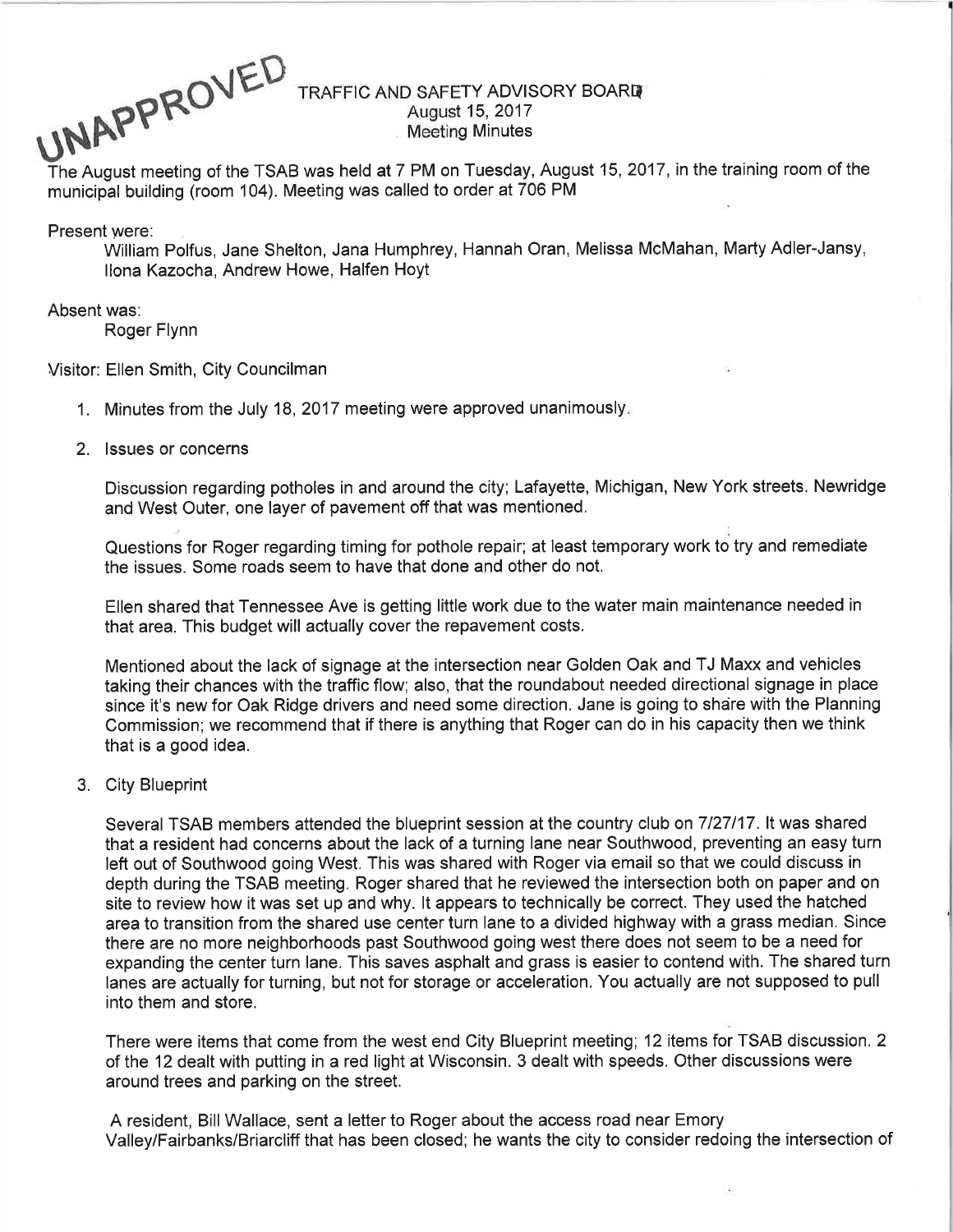Briarcliff.and Emory. Roger responded, explaining lack of funding, lack of right of way and the needed purchase of property to do that. Also, the right of way is small, a signal pole would have to be relocated with longer masts and a new signal head and controller. Overall costs would be around \$300,000.00.

This next listening session is for the Emory Valley, Melton Lake, area and will be held on 8124117.

We discussed the handouts they have at the meetings regarding demographics, how the meetings are going, etc. and in regards to what would be done with the information once it's compiled.

4 Additional business

TSAB was advised of a TDOT request. The information was sent to all board members via postal mail.

Per the mailing:

TDOT officials contacted Roger Flynn regarding lowering the speed limit on TN SR 95 between the SR 95/SR 58 interchange and the Melton Lake Dam Bridge. This stretch of roadway is a State route, not a City street.

The City was contacted by TDOT concerning the speed limit since this segment of SR 95 is located within City limits. COR has jurisdiction regarding the posted regulator speed limit for all streets within the City limits. The TDOT request is to lower the speed limit in that section of roadway from 55 mph to  $50$  mph.

Additional information regarding the analysis of the roadway is included in the mailing dated 814117 from Roger Flynn to William Polfus, TSAB Chairman and is attached to these minutes.

Rogers recommendation to TSAB was to leave the speed limit postings as they currently exist and change the Ordinance to match the signage. The steps to implement this recommendation include:

- 1. Deleting item five in section 15-509 of the City Ordinance
- 2. Add a new item three to section 15-508 of the City Ordinance entitled 'Maximum limits on specific streets - fifty (50) miles per hour' to include White Wing Road from Oak Ridge Turnpike to a point approximately 950' south of Wipp Road
- 3. Add a new item nine to section 15-507 to be entitled 'Maximum limits on specific streets forty five (45) miles per hour' to include White Wing Road from approximately 950' south of Wipp Road to White Wing Bridge.

ORPD endorses the recommendation; the net result to these changes will not atfect the traveling public.

A motion was made by Marty Adler-Jasny to accept Roger's recommendations and fonryard to city council for their consideration. Halfen Hoyt seconded the motion; there was no further discussion, and the motion passed unanimously.

5. Request for new business items or future briefings

No requests were made.

6. The meeting was adjourned at 81SPM.

Next meeting will be 9/19

Melissa McMahan TSAB Secretary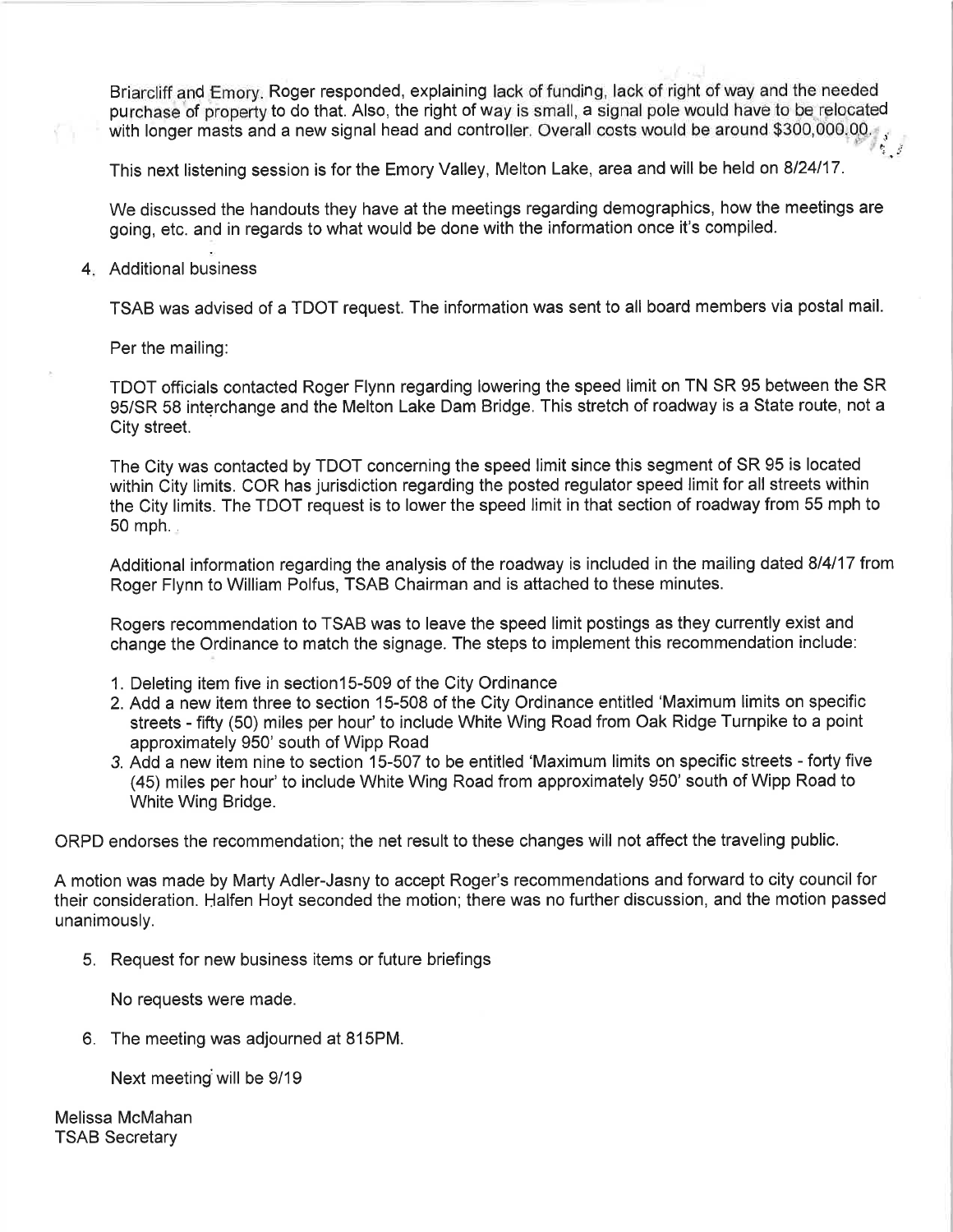## CITY OF OAK RIDGE



POST OFFICE BOX 1 . OAK RIDGE, TENNESSEE 37831-0001

August 4,2017

Mr. William Polfus, Chairman **Traffic Safety Advisory Board** 110 Victoria Road Oak Ridge, TN 37830

Subject: SR-95 Speed Limit

Traffic Safety Advisory Board:

Tennessee Department of Transportation (TDOT) officials recently contacted me regarding lowering\_the speed limit on TN SR-95 between the SR-95/SR-58 interchange and the Melton Lake Dam Bridge. This stretch of roadway is a State route, not a City street. The source of the request(s) and/or complaint(s) that precipitated TDOT to conduct a speed study and then contact the City are not known.

The City was contacted by TDOT concerning the speed limit since this segment of SR-95 is located within City limits. The City of Oak Ridge has jurisdiction regarding the posted regulator speed limit for all streets within the City limits. The TDOT request is to lower the speed limit in that section of roadway from 55mph to 50mph,

Following is a brief analysis of this stretch of roadway regarding the TDOT request:

- 1, Complaints have been received by the City concerning near collisions in which one vehicle slows down to turn into a driveway or patrol road, and the vehicle following does not slow. ln some of these incidents, distracted or inattentive driving was likely a contributing factor. TDOT has provided warning signs at many of these locations; however, a reduction in speed might also provide more reaction time.
- 2. TDOT has provided the results from a speed study conducted which showed the 50 percentile speed was 43mph and the 85 percentile speed was 49mph (see attachment). This indicates the majority of the tiaffic is already traveling below the proposed speed limit. ln addition, because of the number of curves and driveways, there are seven (7) different locations where advisory signs recommend reduction in speed varying from 35mph to 25mph.
- 3. After comparing existing signage to the City Ordinance, there are multiple discrepancies. lt is my belief that existing conditions make any posted speed limit unenforceaþle,
	- a, City Ordiñance 15-509 (5) SR-95 identified as White Wing Road from SR-95, then identified as Oak Ridge Turnpike to White Wing Bridge, has a maximum speed limit of 55mph.
	- b. The speed limit presently posted in the majority of this section is 50mph; except for the south portion, approximátely 950' south of Wipp Road extending to the bridge at Melton Lake, is posted at 45mph.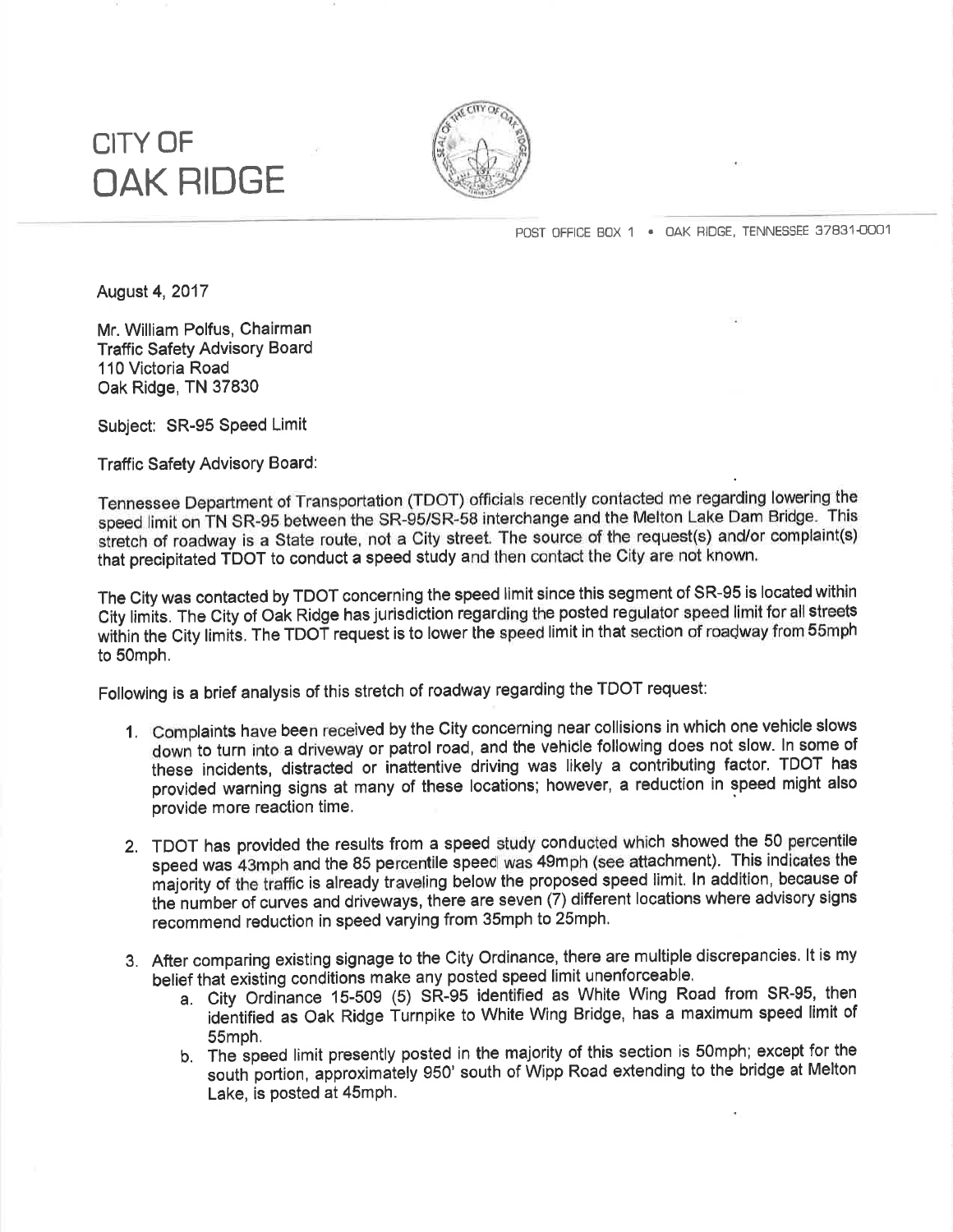Based on the analysis above, my recommendation is to leave the speed limit postings as they currently exist and change the Ordinance to match the signage. The steps to implement this recommendation include:

- 1. Deleting item five in section 15-509 of the City Ordinance.
- 2. Add a new item three to section 15-508 of the City Ordinance entitled, "Maximum limits on specific streets - fifty (50) miles per hour" to include White Wing Road from Oak Ridge Turnpike to a point approximately 950' south of Wipp Road.
- 3. Add a new item nine to section 15-507 to be entitled, "Maximum limits of specific streets forty five (45) miles per hour" to include White Wing Road from approximately 950' south of Wipp Road to White Wing Bridge.

Oak Ridge police Department endorses this recommendation; the net result to these changes will not affect the traveling public.

It has been requested by TÐOT that the Traffic Safety Advisory Board review the proposed changes to the City Code of Ordinance sections 15-507, 15-508, and 15-509 at the August 22, 2017 meeting for a recommendation to be presented to City Council for consideration of first reading at the September 11, 2017 Council meeting.

Sincerely,

Roger Flyn

Roger Flynn, P.E. City Engineer

**Enclosures** 

cc: Shira McWaters, P.E. Public Works Director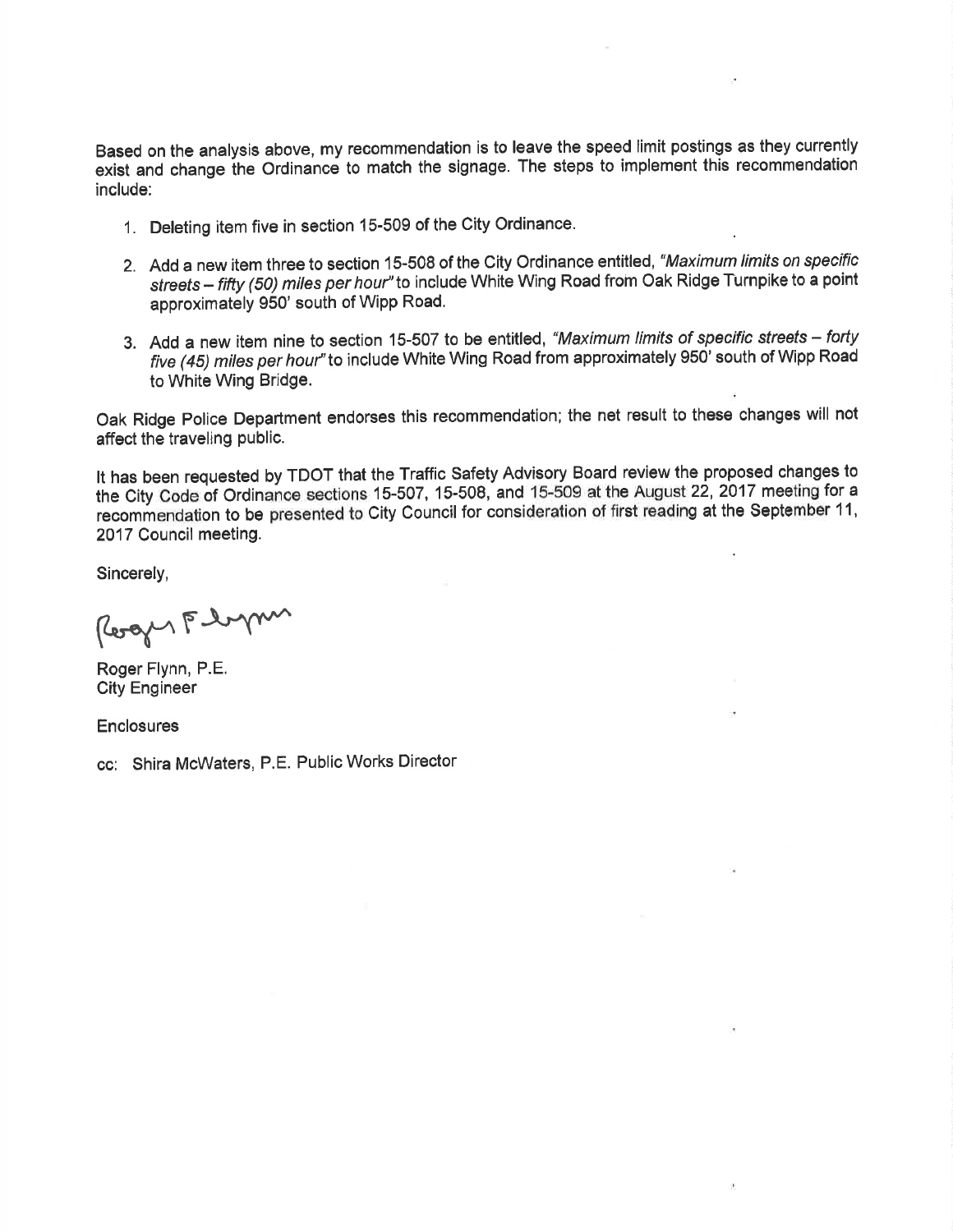#### Flynn, Roger

| From:        | Nathan Vatter < Nathan. Vatter@tn.gov>                    |
|--------------|-----------------------------------------------------------|
| Sent:        | Tuesday, July 18, 2017 10:05 AM                           |
| To:          | Flynn, Roger                                              |
| Cc:          | Ray, Peters@truproject.com; Cameron Parker; Bryan Bartnik |
| Sublect:     | State Route 95 (Speed Limits)                             |
| Attachments: | 2378_001.pdf; RE: TWPC--Wipp Road off of Route 95         |

Roger,

We recently took a request to consider lowering of the 55 mph posted speed limit on SR-95 near Whipp Road in Roane County.

Following a review of our records and files we found that the segment appears to be located within the incorporated boundary of Oak Ridge. This would result<br>In Oak Ridge having jurisdiction for the posted regulatory speed

If you have any questions please let me know.

| County<br><b>ROANE</b> |            |                      | <b>SR095</b><br>Route                | $\sim$                   | Spc1 1246<br>D-NONE                | ×                | City Sec            |
|------------------------|------------|----------------------|--------------------------------------|--------------------------|------------------------------------|------------------|---------------------|
| From                   |            | To                   |                                      |                          |                                    |                  | <b>First Time</b>   |
| Room Finance           |            | Fload Segment        | <b>HOADWAY DISCUSSION</b><br>Traffic | -Geometrics              | <b>Road System</b><br>Road History | Маториков (чилее | Matthewark+         |
| <b>Hoad Names</b>      |            | <b>Control Renni</b> | HPMS                                 | <b>Special Systems</b>   | <b>USI Noutra</b>                  | <b>Diffier</b>   | Road Segment - View |
| <b>BLM</b>             | <b>ELM</b> | Road Name            | Fonchrowl Class                      | Assourced also a System. | Gaveniment Control                 | Urban Area       | incorporated Area.  |
| 000                    | 5790       | WHIPP AD             | U OTH PRIN ART                       | 13-NHS URBANI STA        | STATE HAWAY AGE                    | 155 - KNOXVIL    | 221 - OAK RIOGE     |
| 5790                   | 5810       | WHIPP RD             | U OTH PRIN ART                       | 13 NHS URBAN STA         | STATE HWAY AGE                     | 155 KNOXVIL      | 221 - OAK RIDGE     |
| 5810                   | 10 220     | OAK RIDGE TU         | U OTH PRIN ART                       | 13-NHS URBAN STA         | STATE MWAY AGE                     | 155 - KNOXVIL    | 221 OAK RIDGE       |



 $\epsilon_{\rm c}$ 

Nathan Vatter, P.E. | Region | Traffic Engineer<br>Region | Traffic Office<br>Transportation Management Center, 2<sup>ND</sup> Floor<br>7238 Region Lane<br>Knoxville, TN 37914<br>p 865-594-2456<br>th environt Matter@itt.sov tn.gov/tdor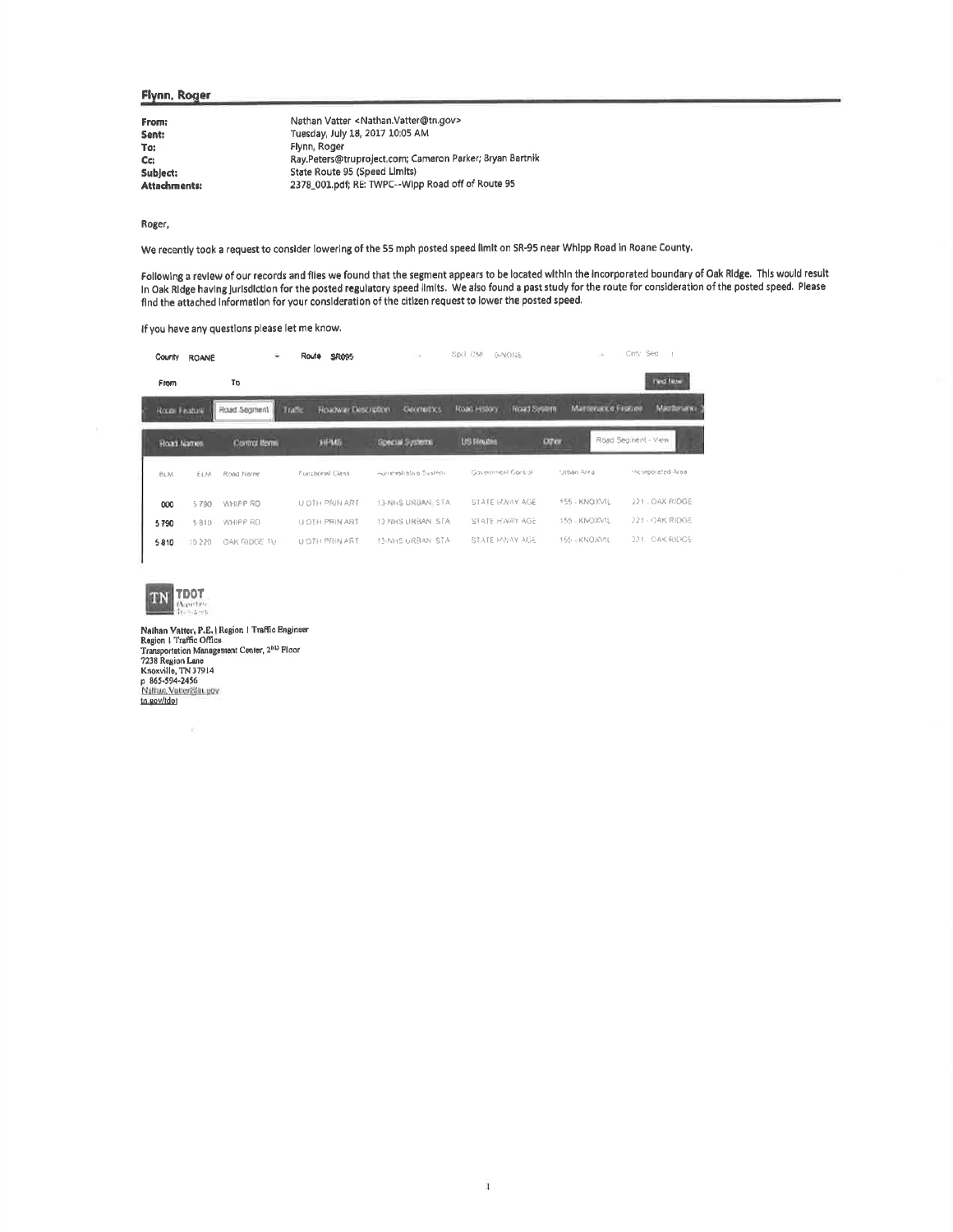